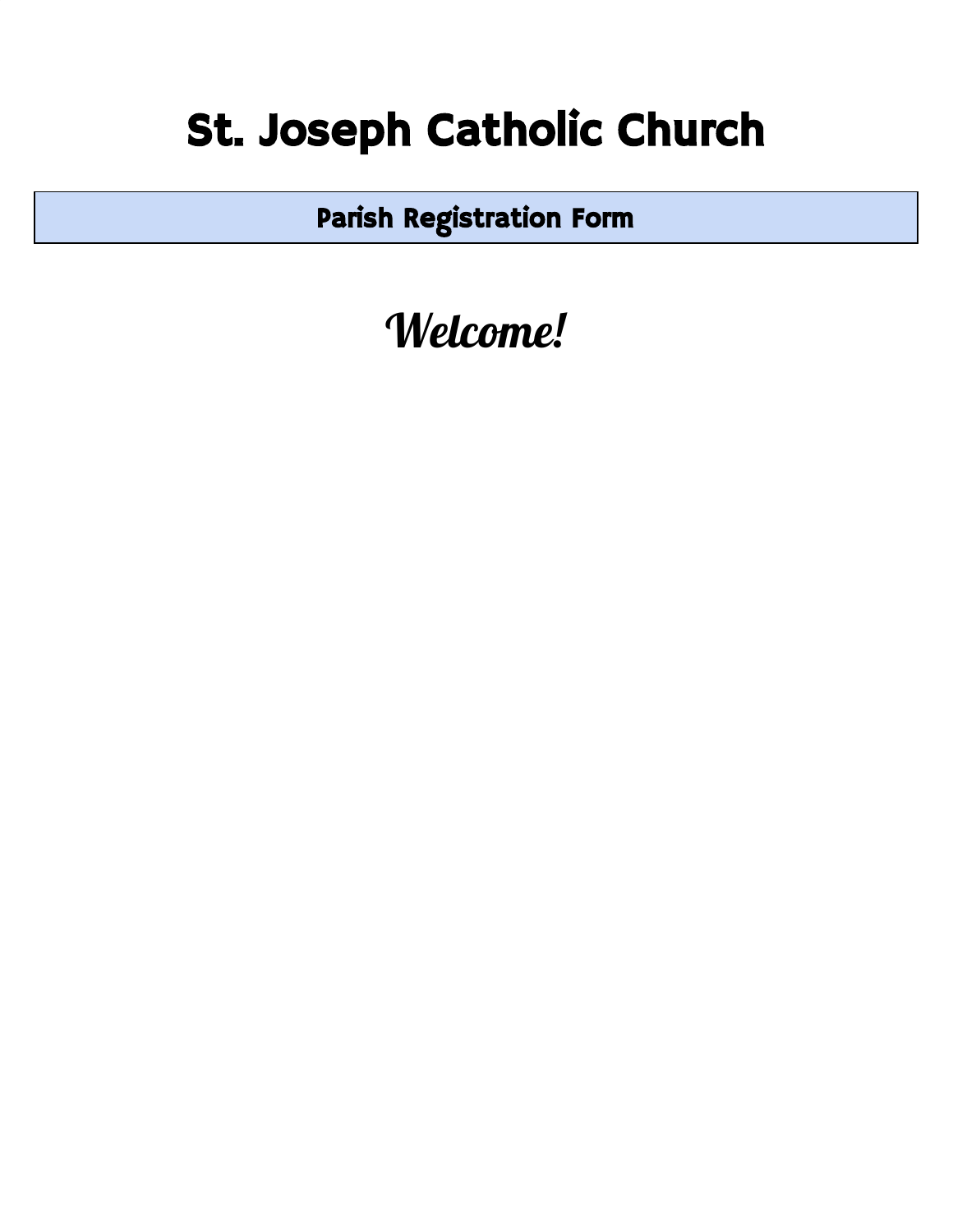## St. Joseph Catholic Church

## Welcome to our Parish Family!

| <b>Head of Household</b>                                                 |                                                                                     |                                                                                       |  |  |
|--------------------------------------------------------------------------|-------------------------------------------------------------------------------------|---------------------------------------------------------------------------------------|--|--|
| Last Name:                                                               | <b>First Name:</b>                                                                  | Middle Initial:                                                                       |  |  |
| Title (check one):<br>_ Mr. _ Mrs. _ Ms. _ Miss _ Dr.                    | Maiden Name (if applicable):                                                        | Home phone:<br>Cell phone:<br>Unlisted (check one): _ Yes _ No                        |  |  |
| Address:                                                                 | <b>Email Address:</b>                                                               | Marital Status (check one):<br>_ Married _ Single _ Divorced<br>_ Widowed _ Separated |  |  |
| City:                                                                    | Zip Code:                                                                           | Date Married (if applicable):                                                         |  |  |
| Are you (check one):<br>_ New to St. Joseph<br>_ Returning to St. Joseph | Religion:                                                                           | Married in the Church (check one):<br>$Yes$ No                                        |  |  |
| Date of Birth:                                                           | Place of Birth:                                                                     | Nationality:                                                                          |  |  |
| Occupation:                                                              | Sacraments Received (check all that apply):<br>_ Baptism _ Communion _ Confirmation |                                                                                       |  |  |
| <b>Business Name and Phone:</b>                                          | <b>Education Level:</b>                                                             | Schools attended:                                                                     |  |  |
| Previous Parish (Name, City, State):                                     |                                                                                     |                                                                                       |  |  |
| <b>Spouse/Other Adult</b>                                                |                                                                                     |                                                                                       |  |  |
| Last Name:                                                               | <b>First Name:</b>                                                                  | Middle Initial:                                                                       |  |  |
| Title (check one):                                                       | Maiden Name (if applicable):                                                        | Home phone:<br>Cell phone:<br>Unlisted (check one): _ Yes _ No                        |  |  |
| Address:                                                                 | <b>Email Address:</b>                                                               | Marital Status (check one):<br>_Married _Single _Divorced<br>_ Widowed _ Separated    |  |  |
| City:                                                                    | Zip Code:                                                                           | Date Married (if applicable):                                                         |  |  |
| Are you (check one):<br>_ New to St. Joseph<br>_ Returning to St. Joseph | Religion:                                                                           | Married in the Church (check one):<br>$Yes$ No                                        |  |  |
| Date of Birth:                                                           | Place of Birth:                                                                     | <b>Nationality:</b>                                                                   |  |  |
| Occupation:                                                              | Sacraments Received (check all that apply):<br>_ Baptism _ Communion _ Confirmation |                                                                                       |  |  |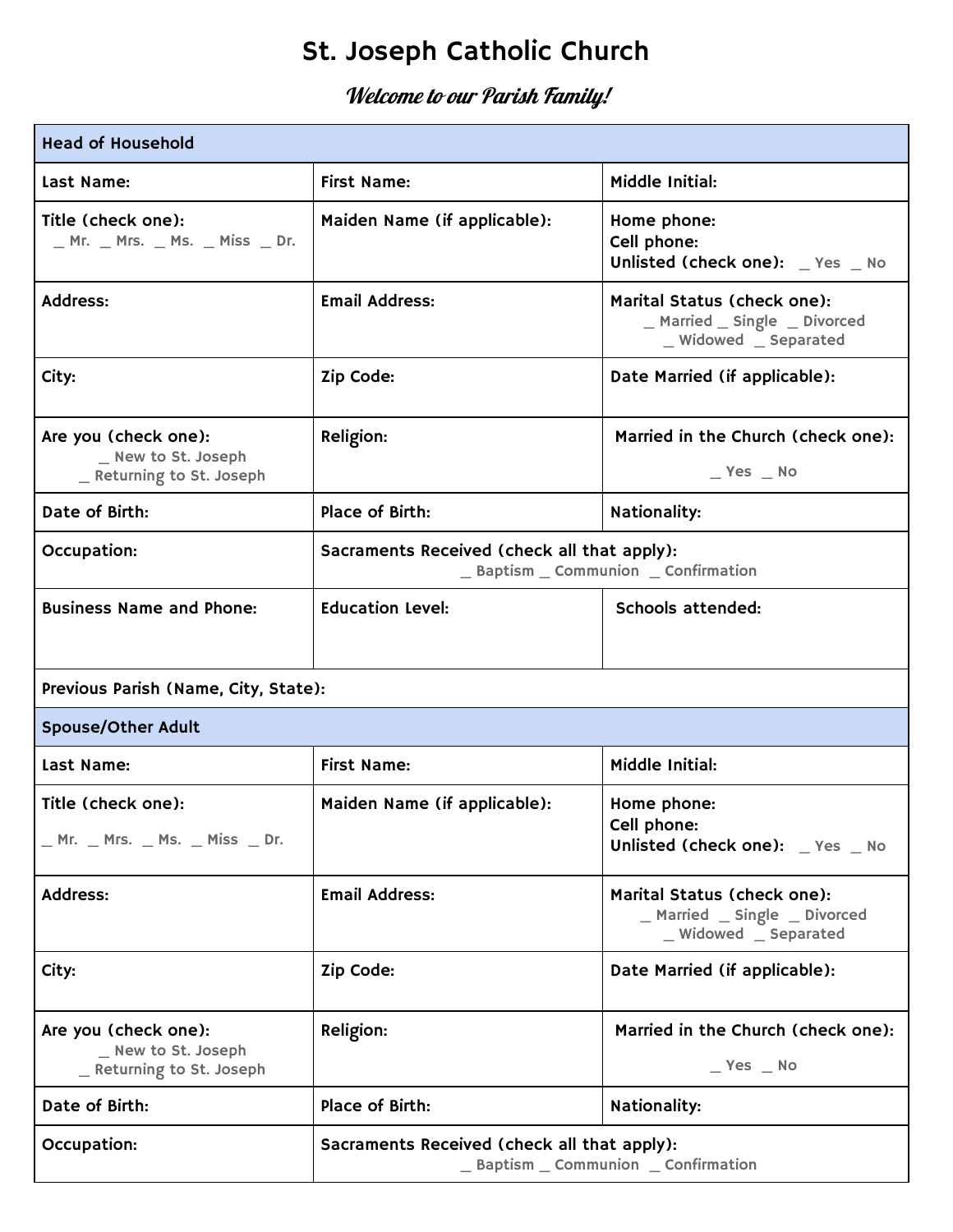| <b>Spouse/Other Adult</b><br>continued         |                                                                              |                   |  |  |
|------------------------------------------------|------------------------------------------------------------------------------|-------------------|--|--|
| <b>Business Name and Phone:</b>                | <b>Education Level:</b>                                                      | Schools attended: |  |  |
|                                                |                                                                              |                   |  |  |
| Previous Parish (Name, City, State):           |                                                                              |                   |  |  |
| Child I (living at home)                       |                                                                              |                   |  |  |
| Last Name:                                     | <b>First Name:</b>                                                           | Middle Initial:   |  |  |
| Gender:<br>_ Male _ Female                     | Relation to head of household:<br>_ Child _ Stepchild<br>_Grandchild _Other  | Religion:         |  |  |
| Grade:                                         | School:                                                                      |                   |  |  |
| Date of Birth:                                 | Place of Birth:                                                              | Nationality:      |  |  |
| Sacraments Received (check) and Date Received: |                                                                              |                   |  |  |
| $\_$ Baptism                                   | $\_$ Communion                                                               | _ Confirmation    |  |  |
|                                                |                                                                              |                   |  |  |
|                                                |                                                                              |                   |  |  |
| Child 2 (living at home)                       |                                                                              |                   |  |  |
| Last Name:                                     | <b>First Name:</b>                                                           | Middle Initial:   |  |  |
| Gender:<br>_ Male _ Female                     | Relation to head of household:<br>_ Child _ Stepchild<br>_Grandchild _Other  | Religion:         |  |  |
| Grade:                                         | School:                                                                      |                   |  |  |
| Date of Birth:                                 | Place of Birth:                                                              | Nationality:      |  |  |
| Sacraments Received (check) and Date Received: |                                                                              |                   |  |  |
| $\_$ Baptism                                   | $\_$ Communion                                                               | _ Confirmation    |  |  |
|                                                |                                                                              |                   |  |  |
|                                                |                                                                              |                   |  |  |
| Child 3 (living at home)                       |                                                                              |                   |  |  |
| Last Name:                                     | <b>First Name:</b>                                                           | Middle Initial:   |  |  |
| Gender:<br>_ Male _ Female                     | Relation to head of household:<br>_ Child _ Stepchild<br>_Grandchild _ Other | Religion:         |  |  |
| Grade:                                         | School:                                                                      |                   |  |  |
| Date of Birth:                                 | Place of Birth:                                                              | Nationality:      |  |  |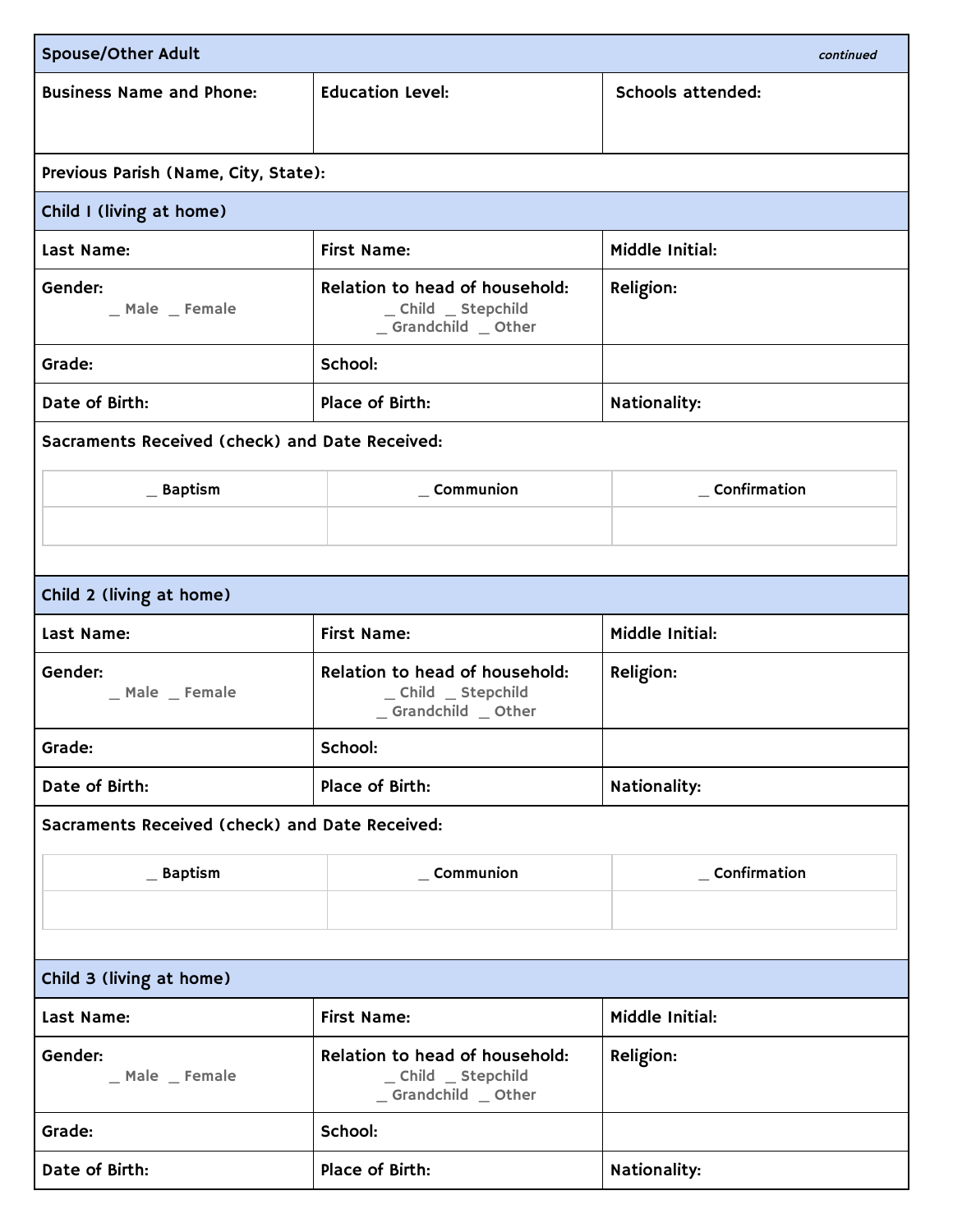| Child 3 (living at home)<br>continued<br>Sacraments Received (check) and Date Received:                                                                                                                                                                                                                                             |                                                                                                                                                                                |                                                                                                                                                                                                                                                                                                                           |  |  |
|-------------------------------------------------------------------------------------------------------------------------------------------------------------------------------------------------------------------------------------------------------------------------------------------------------------------------------------|--------------------------------------------------------------------------------------------------------------------------------------------------------------------------------|---------------------------------------------------------------------------------------------------------------------------------------------------------------------------------------------------------------------------------------------------------------------------------------------------------------------------|--|--|
|                                                                                                                                                                                                                                                                                                                                     |                                                                                                                                                                                |                                                                                                                                                                                                                                                                                                                           |  |  |
|                                                                                                                                                                                                                                                                                                                                     |                                                                                                                                                                                |                                                                                                                                                                                                                                                                                                                           |  |  |
|                                                                                                                                                                                                                                                                                                                                     |                                                                                                                                                                                |                                                                                                                                                                                                                                                                                                                           |  |  |
| Child 4 (living at home)                                                                                                                                                                                                                                                                                                            |                                                                                                                                                                                |                                                                                                                                                                                                                                                                                                                           |  |  |
| Last Name:                                                                                                                                                                                                                                                                                                                          | <b>First Name:</b>                                                                                                                                                             | Middle Initial:                                                                                                                                                                                                                                                                                                           |  |  |
| Gender:<br>_ Male _ Female                                                                                                                                                                                                                                                                                                          | Relation to head of household:<br>_ Child _ Stepchild<br>_Grandchild _Other                                                                                                    | Religion:                                                                                                                                                                                                                                                                                                                 |  |  |
| Grade:                                                                                                                                                                                                                                                                                                                              | School:                                                                                                                                                                        |                                                                                                                                                                                                                                                                                                                           |  |  |
| Date of Birth:                                                                                                                                                                                                                                                                                                                      | Place of Birth:                                                                                                                                                                | Nationality:                                                                                                                                                                                                                                                                                                              |  |  |
| Sacraments Received and Date Received:                                                                                                                                                                                                                                                                                              |                                                                                                                                                                                |                                                                                                                                                                                                                                                                                                                           |  |  |
| $\_$ Baptism                                                                                                                                                                                                                                                                                                                        | $\_$ Communion                                                                                                                                                                 | Confirmation                                                                                                                                                                                                                                                                                                              |  |  |
|                                                                                                                                                                                                                                                                                                                                     |                                                                                                                                                                                |                                                                                                                                                                                                                                                                                                                           |  |  |
|                                                                                                                                                                                                                                                                                                                                     | For additional children, please attach a separate sheet                                                                                                                        |                                                                                                                                                                                                                                                                                                                           |  |  |
| Time, Talent, and Treasure                                                                                                                                                                                                                                                                                                          |                                                                                                                                                                                |                                                                                                                                                                                                                                                                                                                           |  |  |
| We encourage everyone to take an active part at St. Joseph<br>Catholic Church. Please consider joining one or more of the<br>ministries listed below. Check the box next to the ministries that<br>interest you or your family members.                                                                                             |                                                                                                                                                                                | Would you like to receive<br>contribution envelopes?<br>$Yes$ $No$                                                                                                                                                                                                                                                        |  |  |
| <b>Liturgical Ministry</b>                                                                                                                                                                                                                                                                                                          | <b>Educational Ministry</b>                                                                                                                                                    | <b>Service and Fraternal Ministry</b>                                                                                                                                                                                                                                                                                     |  |  |
| _ Altar Servers<br>_ Extraordinary Ministers of Holy Communion<br>_ Eucharistic Adoration<br>$\_$ Hospitality<br>$\_$ Lectors<br>_ Morning Prayer<br>$\_$ Music<br>_Cantor _Choir _Piano _Organ<br>_ Guitar _ Other Instrument ___<br>$\_$ Sacristans<br>_ Stewardship Committee<br>_ Vocations Committee<br>_ Wedding Coordination | _Catechist/Teacher<br>_ Children's Liturgy of the Word<br>_ RCIC for Children<br>_ RCIA for Adults<br>_ Sacramental Preparation<br>_ Vacation Bible School<br>_ Youth Ministry | _ ACTS Ministry<br>_ Altar Society<br>$-KJZT$<br>_ Knights of Columbus<br>_ Legion of Mary<br>_Junior Legion of Mary<br>_ Life After Loss<br>_ Parish Finance Committee<br>_ Parish Pastoral Council<br>$\_$ Prayer Line<br>_ St. Joseph Bazaar Committee<br>_ St. Joseph the Worker<br>_ Serra Club<br>_ Sponsor Couples |  |  |

\_\_\_\_\_\_\_\_\_\_\_\_\_\_\_\_\_\_\_\_\_\_\_\_\_\_\_\_\_\_\_\_\_\_\_\_\_\_\_\_\_\_\_\_\_\_\_\_\_\_\_\_\_\_\_\_\_\_\_\_\_\_\_\_\_\_\_\_\_\_\_\_\_\_\_\_\_\_\_\_\_\_\_\_\_\_\_\_\_\_

Is there any other information you would like our pastor to know?